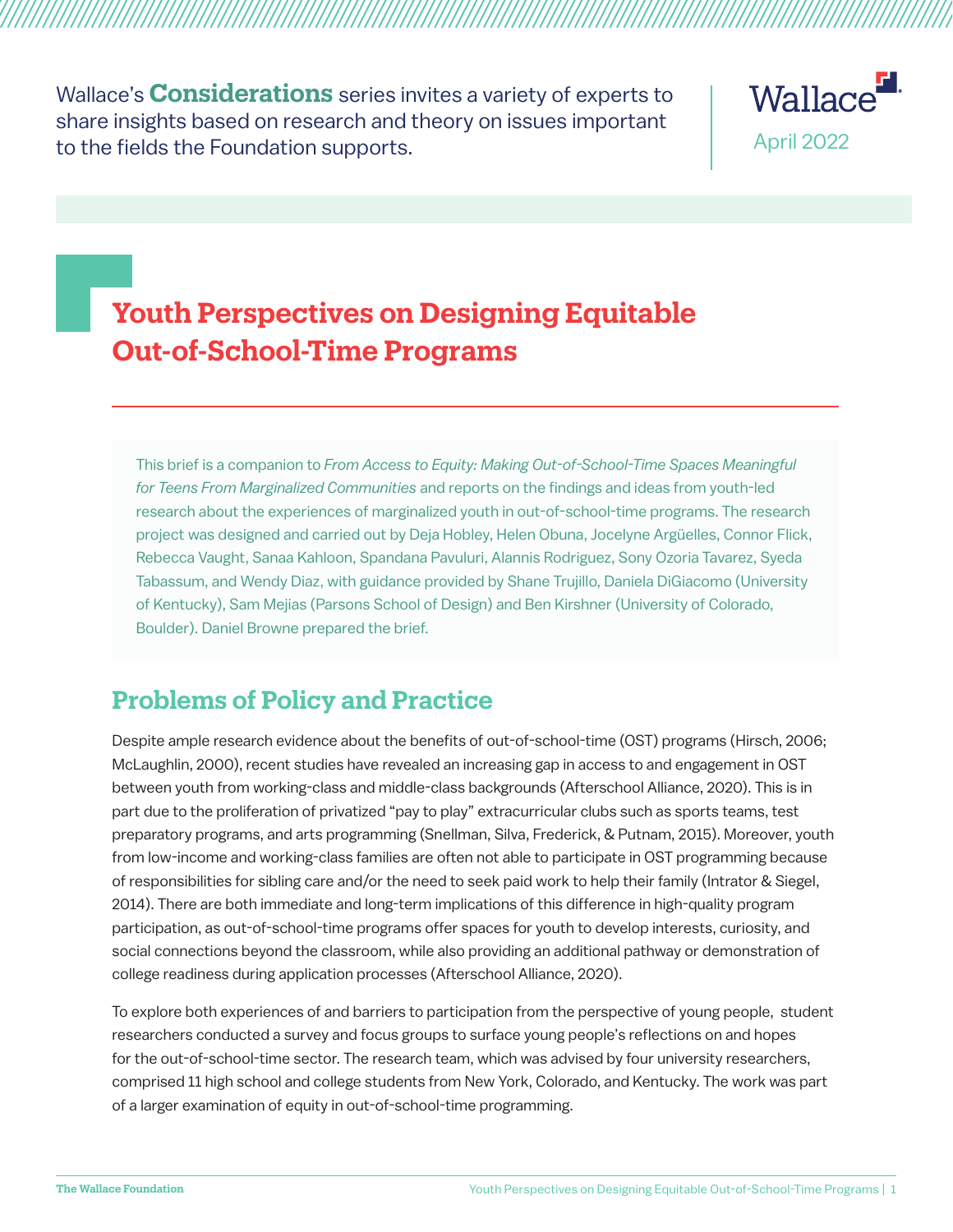### **Approach**

This study drew on the principles of Youth Participatory Action Research, in which young people draw on their lived experience to formulate questions about an issue that affects them directly, carry out research, and recommend changes to policies and practices based on their findings (Cammarota & Fine, 2008). In fall 2020 the team conducted four online focus groups and administered an online survey to 191 young people between the ages of 14 and 19. Focus groups involved three to five students, ages 14 to 19 years old. The survey, which used peer network sampling, provides an indication of young people's views on, and experiences in, OST programs.

# **Findings**

#### THE TEAM'S ANALYSIS OF RESPONSES TO THE YOUTH SURVEY HIGHLIGHTED TWO MAIN FINDINGS:

- A majority of survey respondents had either personally faced barriers that prevented them from joining an OST program or knew of someone who had. This experience was more common for Youth of Color than for White youth.
- Approximately 45 percent of respondents said they had sometimes been treated differently than others in an OST program because of their race, ethnicity, gender identity, sexuality, or religion. Nearly two-thirds of Black respondents said they had sometimes been treated differently.

#### SEVERAL KEY THEMES EMERGED FROM THE FOCUS GROUPS, INCLUDING THE FOLLOWING:

- *• Barriers to access—*Participants in the focus groups mentioned a number of factors that limit opportunities to join OST programs, including:
	- ° Unequal (and inequitable) distribution of programs across schools and neighborhoods;
	- ° Admissions criteria that exclude young people based on age or ability to pay; and
	- ° Adults and peers who act as gatekeepers, not sharing information about available programs with certain young people or groups of young people.
- *Sense of community*—Focus group participants indicated that an inclusive, humanizing atmosphere is a more important factor in their decision to participate in an OST program than the activities or learning opportunities the program offers. Conversely, an exclusive or cliquish atmosphere inhibits them from joining or staying in a program.
- *Demand for unique, interesting experiences and skill-building*—Focus group participants identified the opportunity to have experiences they wouldn't otherwise have (e.g., public speaking, internships, public advocacy) as a major motivator for joining an OST program. Similarly, they viewed OST programs as places where they could get better at particular skills.
- *Youth voice and leadership—*Focus group participants reported being most engaged in programs where they were able to work collaboratively with leaders and peers to shape the organization, direction, and outcomes of OST programs. Still, many focus group participants shared that adult leaders of OST programs do not treat them respectfully or acknowledge the legitimacy of their ideas.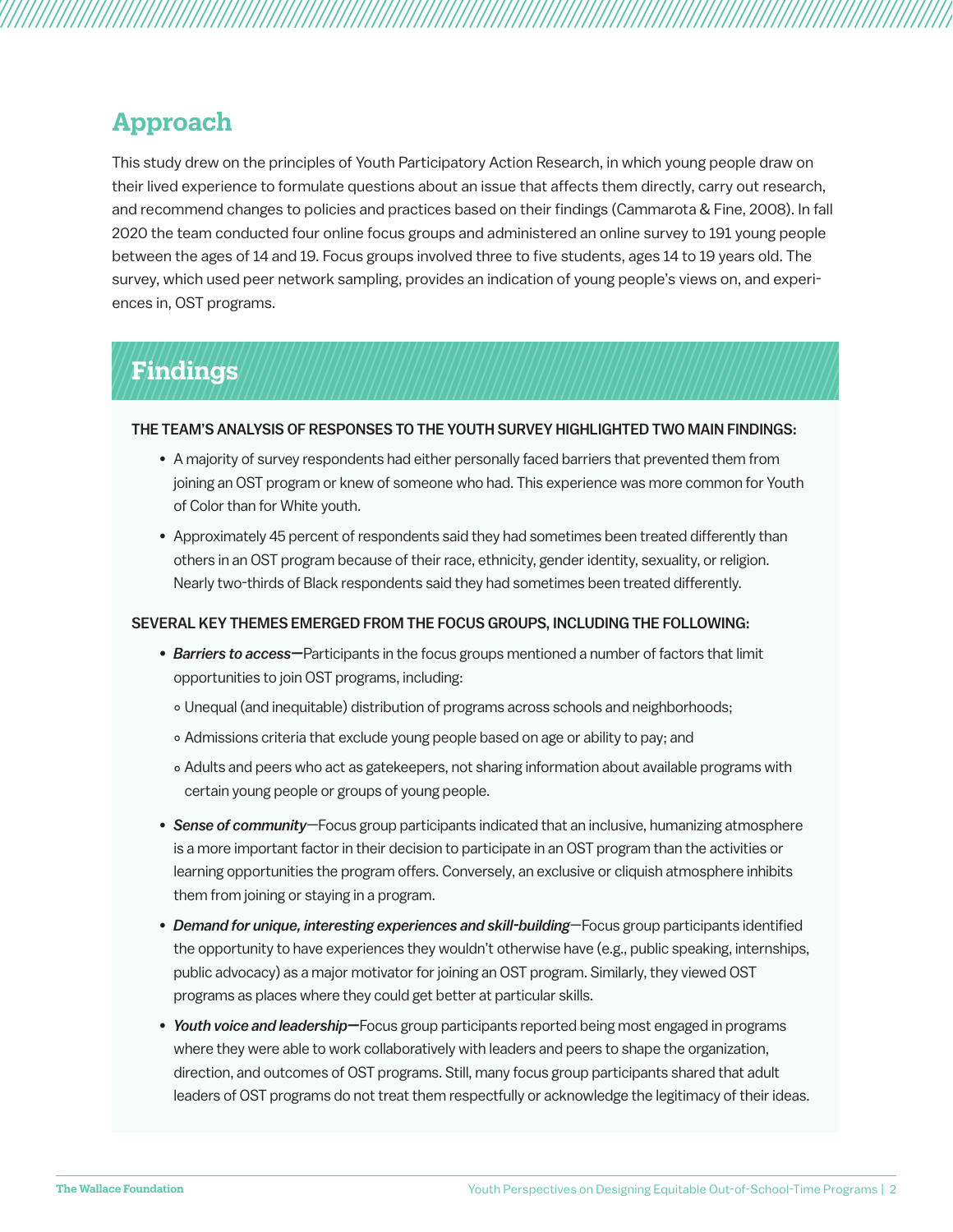

# **Looking Ahead**

Based on its findings, the youth research team made the following recommendations for OST programs and the field at large:

- *Allocate funding for increased youth outreach,* including marketing and advertising, particularly in neighborhoods and communities that typically experience barriers to participation, so young people don't have to rely on word of mouth to learn about OST opportunities.
- *Identify and eliminate behaviors within programs (by staff and participants) that mistreat and exclude racially minoritized and marginalized youth,* be it simple social exclusion or overt discrimination.
- *Provide resources to programs and students to minimize common barriers to participation,* including lack of transportation or inability to pay program fees.
- *Offer an "open door" policy,* rather than requiring a fixed amount of participation, so young people juggling multiple responsibilities can determine their own level of commitment.
- *Train program leaders and staff on topics important to students,* including anti-racism, how to connect with new people, and how to create youth-led spaces.
- *Invite young people to work alongside program staff* to make decisions about OST program content and practices.